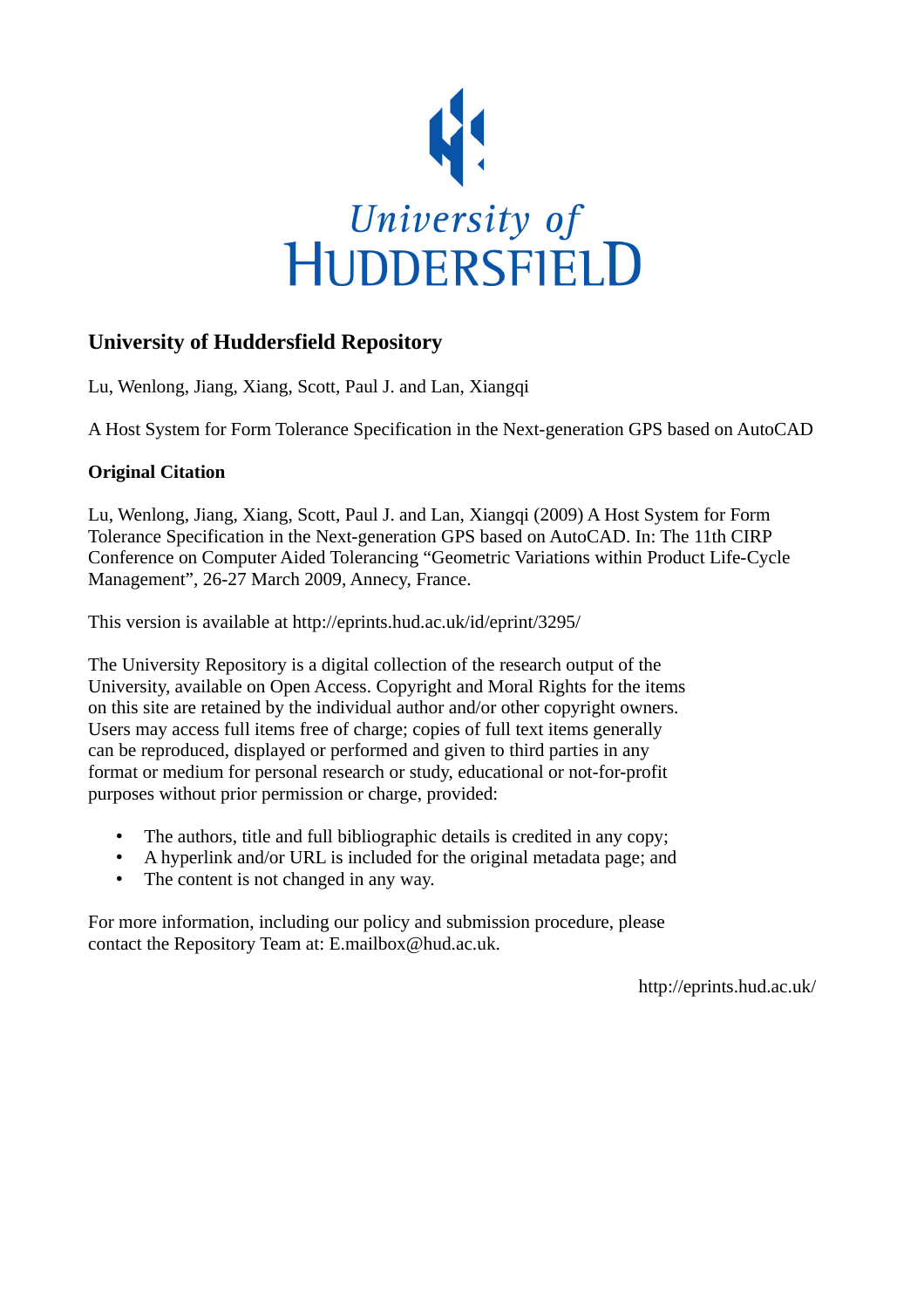# **A Host System for Form Tolerance Specification in the Next-generation GPS based on AutoCAD**

*Wenlong Lu, X Jiang, P J Scott, Xiangqi Lan*

*Centre for Precision Technologies, University of Huddersfield, United Kingdom, HD1 3DH* 

*w.lu@hud.ac.uk*

**Abstract.** Geometrical specification is the bridge to link function, design, manufacture and verification together for a product. The next-generation GPS utilizes duality principle to combine specification and verification of a geometrical product tightly, and to ensure its desired intention (functional requirements). This makes the geometrical specification of a product complete and unambiguous, to reduce uncertainties at different phases in a product life cycle. The geometrical specification system prevailing currently is designed on the basis of traditional rules so that it can't meet the requirements of the next-generation GPS. This paper presents a host system for form tolerance specification in framework of the next-generation GPS, which is built based on AutoCAD2007.

**Keywords:** Form Tolerance Specification, the Next Generation GPS, Host System, AutoCAD, Drawing indication

#### **1. Introduction**

The next-generation GPS is an important technical standard system developed by the ISO/TC 213 [TC 213; Jiang, 2002]. The motivations for its establishment are: to harmonize the terms and definitions in geometrical product specifications and verification area; to catch up with the digitization trend of manufacturing industry, such as CAD/CAM/CAQ-systems [TC213], etc.; and to enrich the GPS language to have enough tools to express functional requirements of geometrical products.

 To achieve these goals, many measures and methods have been employed by ISO /TC213 to improve GPS. One of them is to link specification and verification tightly by the duality principle. All the necessary conditions that might affect any measurement result are stated clearly, e.g. filter type, nested indexes of filter, stylus tip diameter, and mathematical calculation algorithms. The term "operation" [Nielsen, 2001; Nielsen, 2006; Humienny, 2007; ISO/TS 17450-2, 2002] is used systematically and the term "operator" [Nielsen, 2001; Nielsen, 2006; Humienny, 2007; ISO/TS 17450-2, 2002] is developed to improve its implementation.

 There are seven types of operations to obtain the geometrical features or the values of characteristics, nominal values and limits, which are partition, extraction, filtration, association, construction, collection and evaluation. These operations and their nested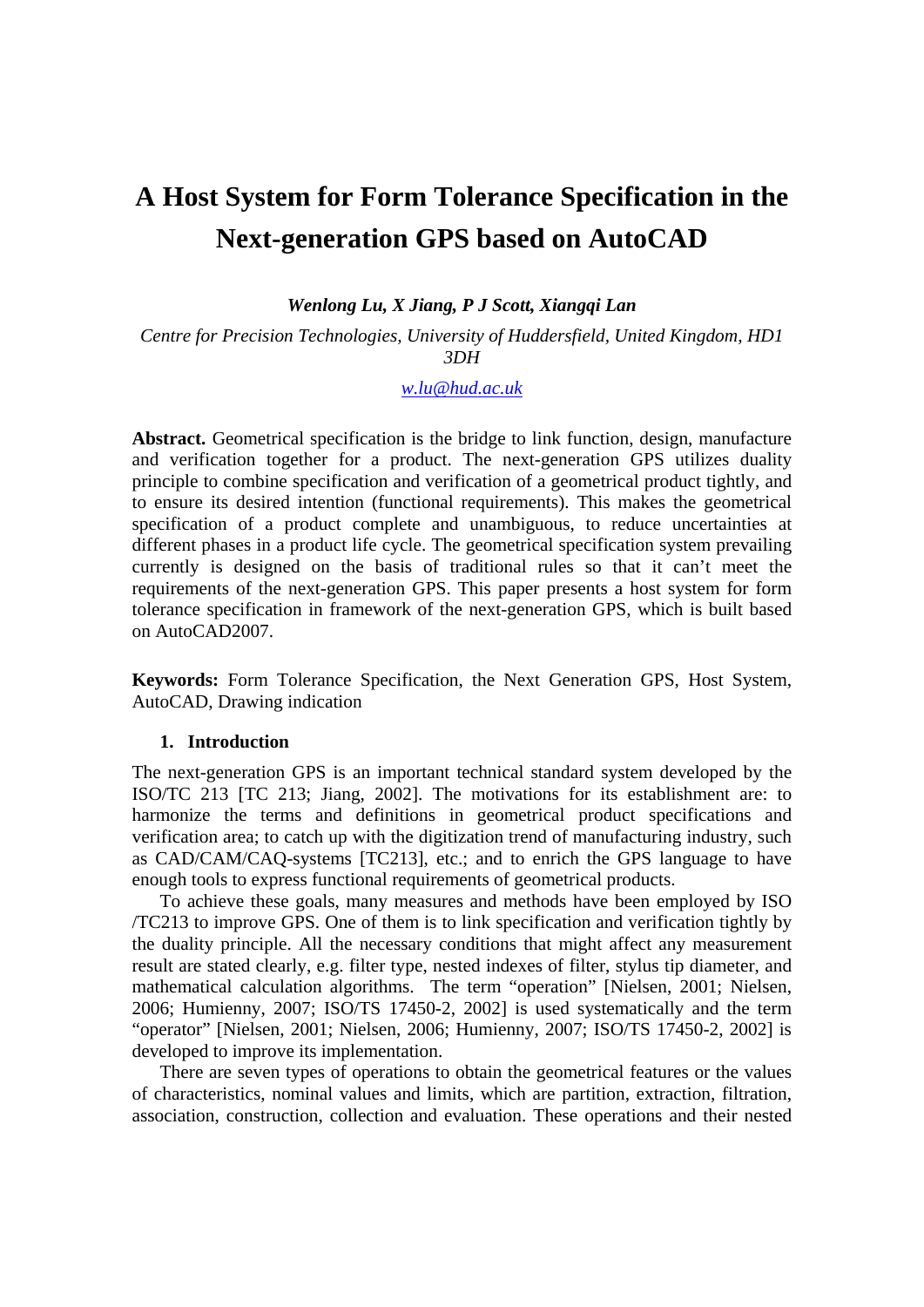indexes are critical to measurement result. In other words, these factors are closely related to the functional requirements.

 Though there are a few groups have contributed on developing the software for the application of next-generation GPS [Dantan, et al, 2008; Lu, et al, 2006], most of the geometrical tolerance specification softwares that prevail presently have been built under the framework of the traditional GPS. Thereby, this paper presents a host system for the application of form tolerance specification based on the next-generation GPS by using the AutoCAD2007**®**, which can greatly benefit the implementation of GPS in digital manufacturing.

#### **2. Framework of the host system**

Designers and metrology engineers are two main groups who use this host system. The system can provide designers with enough tools such as filtration operation, association operation and their nested indexes, parameter to evaluate the functional quality, and other information that are necessary in the drawing indication to express the various functional requirements of a product. Mathematical algorithms for different types of operations or parameters are integrated in a database that is devised for the host system. The factors in a measurement procedure that have great influences on the measurement results, such as sampling strategy, sampling condition, sampling numbers and so on, should be considered in the design phase. Other requirements, such as maximum/minimum material requirement, reciprocal requirement, common tolerance zone and other appropriate requirements, are also integrated in the host system.

 The host system has been built based on the programming environment ObjectAR $X^{\circledR}$  provided by Autodesk Inc. It contains six subsystems: User interface subsystem, CAD inner database subsystem, Measurement database subsystem, Function algorithm database subsystem, Information database subsystem, and Help document subsystem. The integration framework for these six subsystems is shown in Figure 1. The software development platforms are .Net, Microsoft SQL Server2000 and ObjectARX®.



Figure 1 Framework of the host system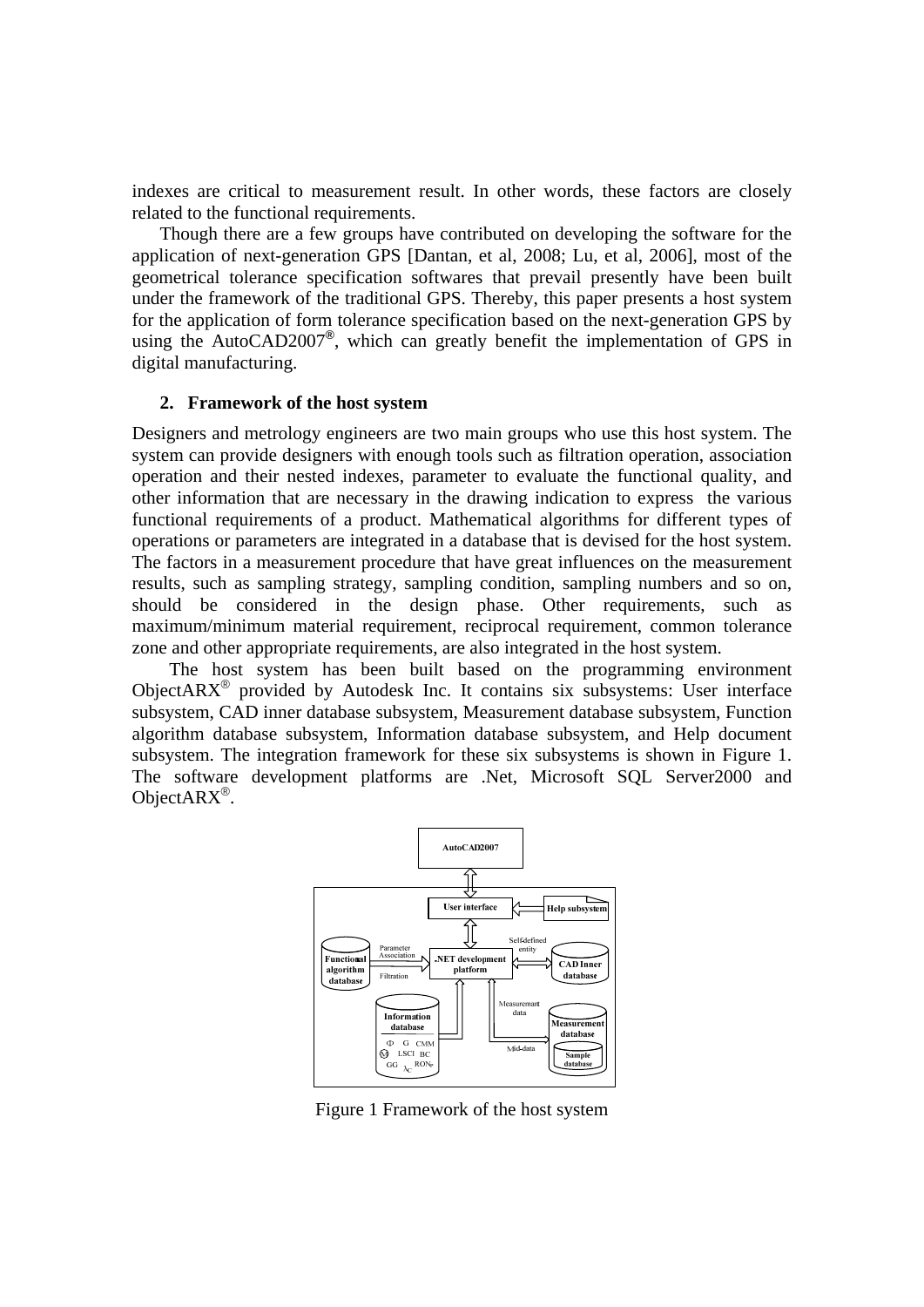#### **User interface subsystem**

The Host system runs upon the CAD software. The user interface subsystem integrates all the functional interfaces and the data flows by which the users (including designers and the metrology engineers) use the system. All the commands that the host system sends out are executed by this subsystem.

#### **CAD Inner database subsystem**

The host system is nested into AutoCAD as a COM. So, it is necessary to exchange the information between the host system and the AutoCAD2007. After selecting those necessary key elements for a drawing indication, the system can define the determined key elements with proper orders and store them as the AutoCAD inner data format by this subsystem. The entity will be mapped into a block that can be inserted into AutoCAD2007 package.

#### **Functional algorithms database subsystem**

This subsystem integrates the various functional algorithms for the next-generation GPS, such as filtration algorithms, association algorithms, parameter evaluation algorithms and so on. It can be extended and revised flexibly with the development of the nextgeneration GPS.

#### **Measurement database subsystem**

The obtained raw data obtained in a measurement procedure is stored within a file in some specific format (such as SDF, SMD, etc.) in this subsystem. The host system can read the file from this subsystem and call the specified functional algorithm from the function algorithm database subsystem to handle the raw data. The result can be sent to the CAD user interface subsystem, or to be stored back to measurement database subsystem for later uses. The measurement database subsystem contains a sample database, so if a designer wants to make a decision on selecting a particular operation from various operations (filtration/association/…), he/she can use the system to call the corresponding algorithm from the functional algorithms database subsystem, and load the appropriate sample data as input to find the effect.

#### **Information database subsystem**

This subsystem includes the various codes needed in the drawing indication in the next generation GPS, such as codes for tolerance grade of size, the pre-fit, filter and nested indexes, sampling strategy, association operation, evaluation parameter, evaluation reference, instrument and so on.

#### **Help subsystem**

This subsystem integrates all the useful standards, handbooks, and other documents that are related to the next-generation GPS. Moreover, the user instruction for the system is stored in the subsystem.

## **3. Information flows of the host system**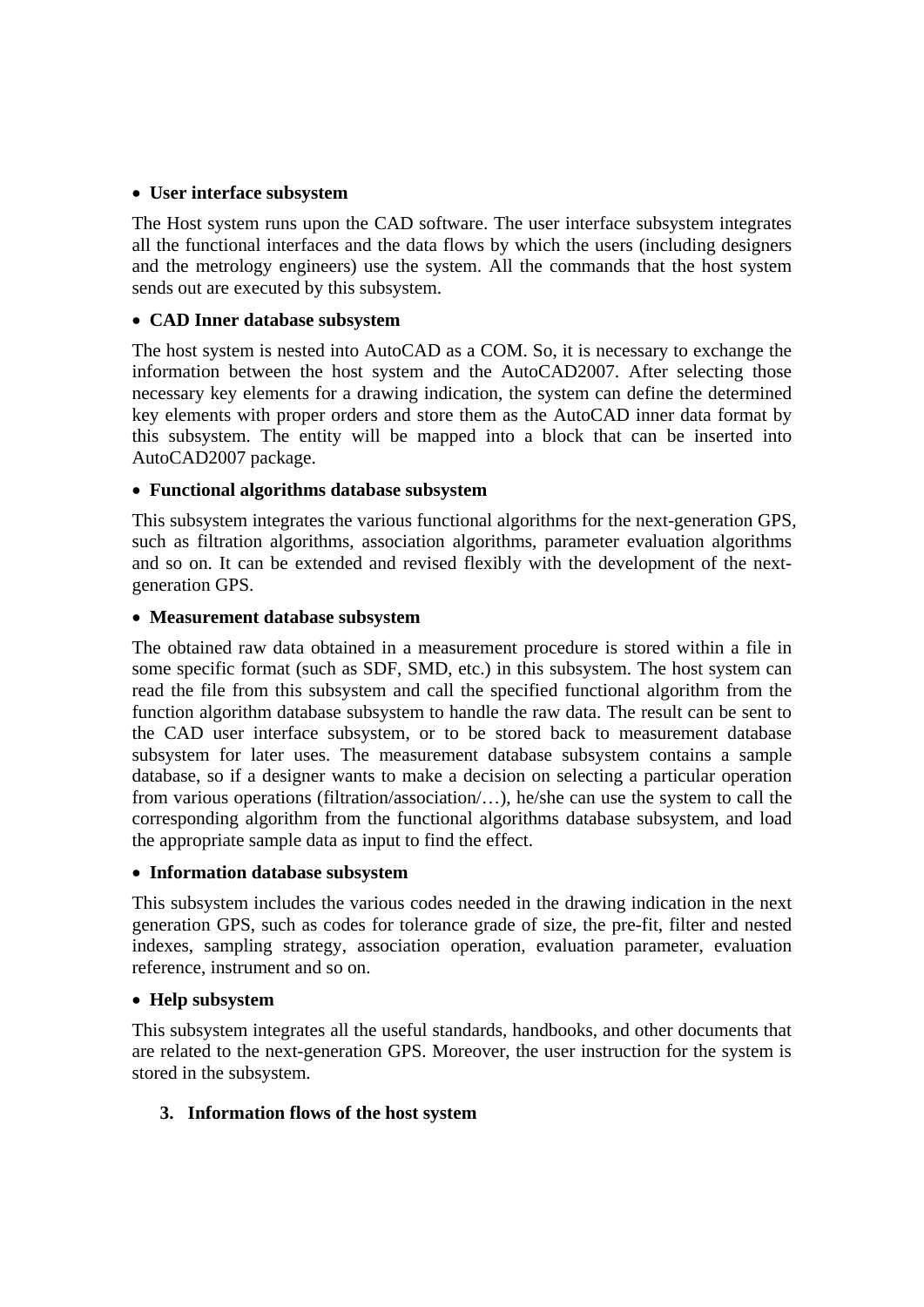Figure 2 shows the information flow when the designer uses the system to finish a roundness specification. It can be seen from this figure that all the six subsystems of the host system are utilized by the designers to finish the roundness specification.



Figure 2 Information flow for designer in roundness specification

 Figure 3 presents the information flow when the metrology engineer uses the host system. It can be seen from Figure 3 that four of the six subsystems are mainly used, which are User interface subsystem, measurement database subsystem, function algorithm database subsystem and help subsystem.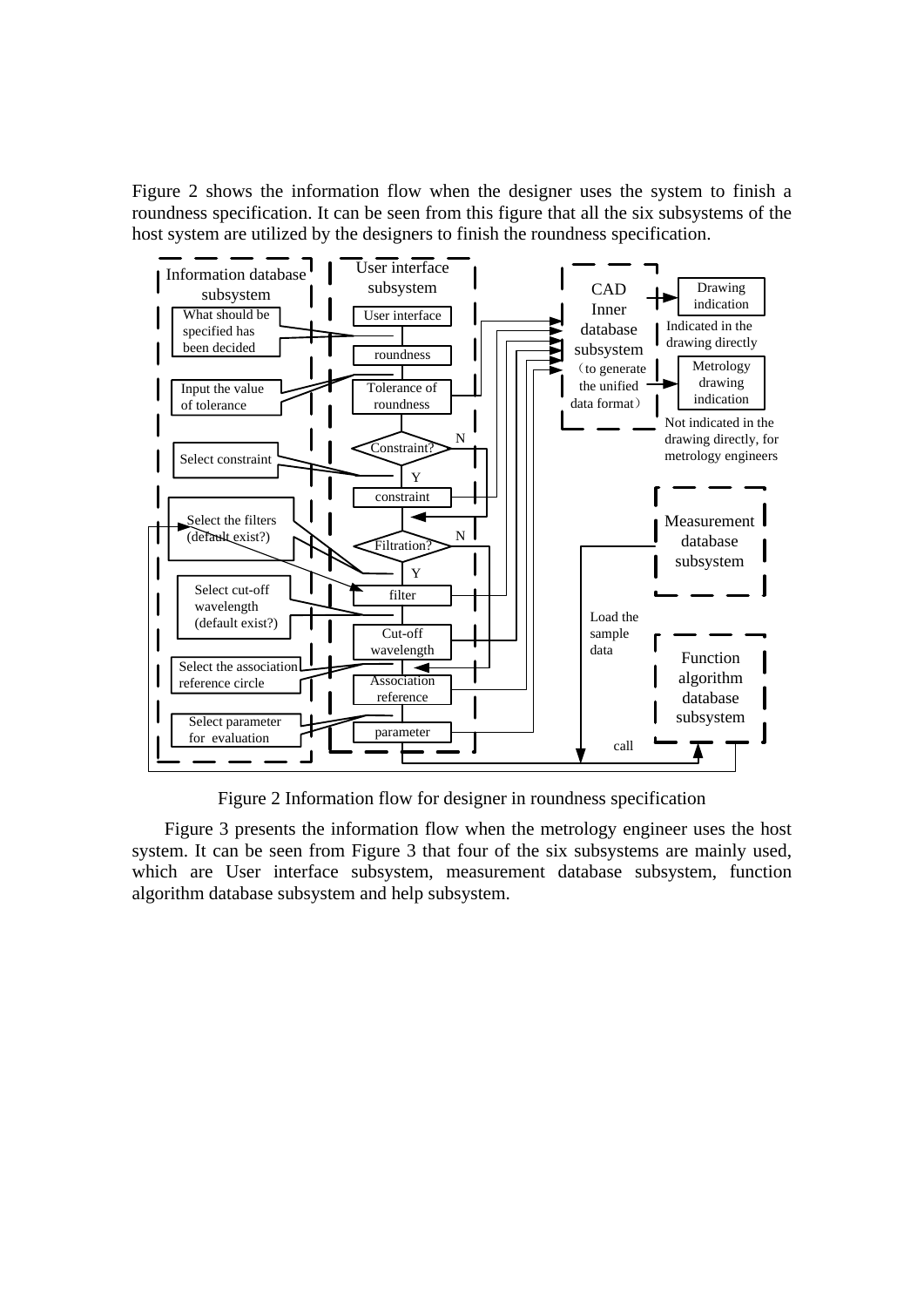

Figure 3 Information flow for metrology engineer in roundness

# **4. Snapshots of the system**

Figure 4 and Figure 5 are the snapshots for the AutoCAD2007 before and after the host system has been loaded respectively. There are two optional ways to load the GPS indication in AutoCAD2007. One is through the menu  $Tools \rightarrow Load$  Application to load the GPS indication system. The other way is to type the command 'appload' in the command line. The GPS indication system can also be removed from AutoCAD2007 by using these optional ways. One way is to use the Exit option in GPS indication menu. The other way is to use the command line. The GPS indication can be saved and recognized by AutoCAD2007 after its being unloaded.



Figure 4 Snapshot of AutoCAD2007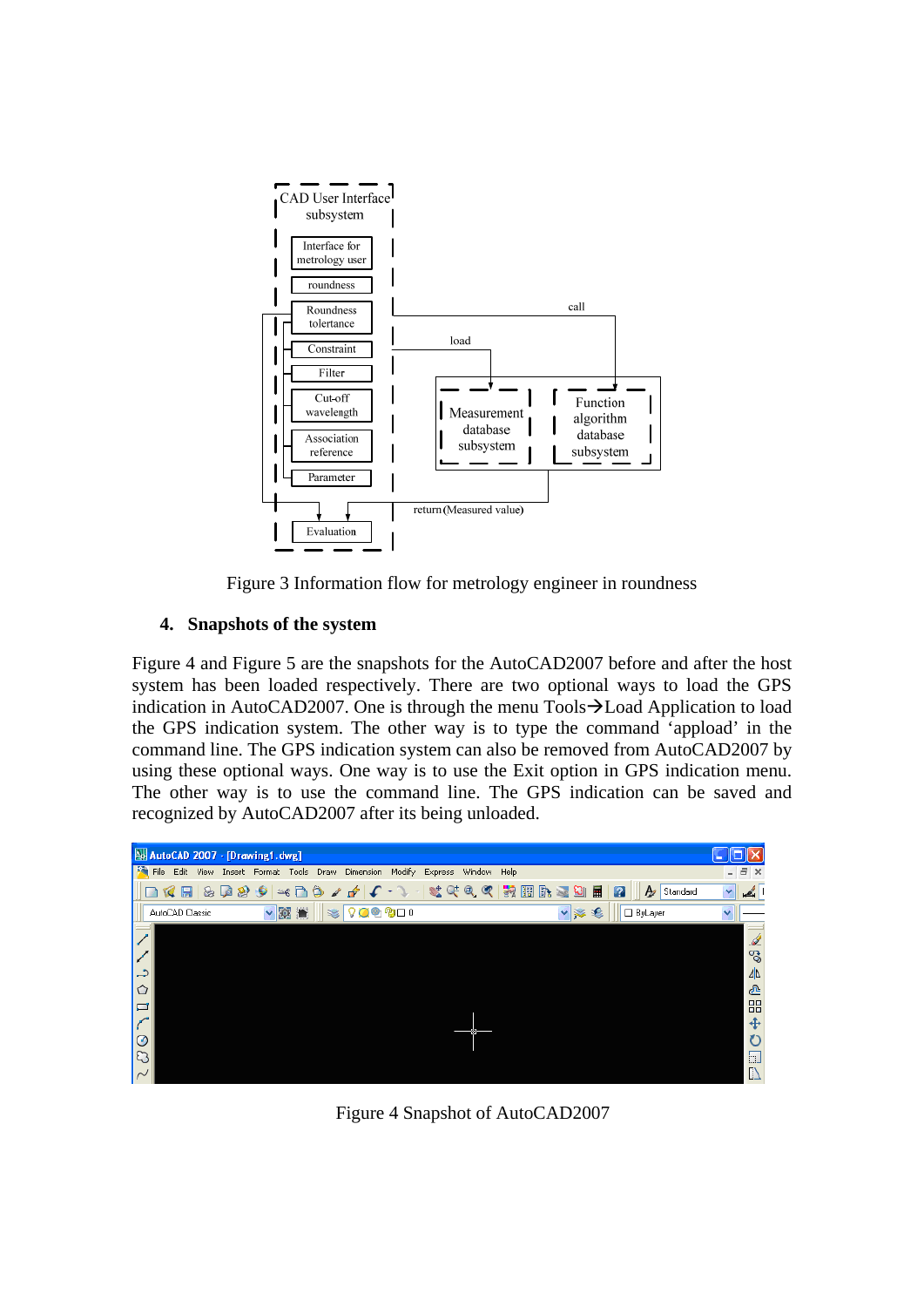| AutoCAD 2007 - [Drawing1.dwg] |                          |                              |                |                |                       |                             | е                |               |
|-------------------------------|--------------------------|------------------------------|----------------|----------------|-----------------------|-----------------------------|------------------|---------------|
| File<br>Edit                  | View Insert Format Tools | Draw Dimension               | Modify Express | Window<br>Help | <b>GPS Indication</b> |                             | $ \Box$ $\times$ |               |
| <b>DKH</b>                    |                          |                              |                |                | Add Indication        | Form                        | Straightness     | $-25$         |
| AutoCAD Classic               | ▼國會                      | $90$ <sup>o</sup> $900$<br>送 |                |                | Modify Indication     | Orientation <sup>&gt;</sup> | Flatness         |               |
|                               |                          |                              |                |                | Help                  | <b>Party Service</b>        | <b>Roundness</b> |               |
|                               |                          |                              |                |                | Exit                  |                             | Cylindricity     | $\mathscr{A}$ |
|                               |                          |                              |                |                |                       |                             |                  | ್ಯಾ           |
| شہ                            |                          |                              |                |                |                       |                             |                  | $\Delta$      |
|                               |                          |                              |                |                |                       |                             |                  | ₾             |

Figure 5 Snapshot of AutoCAD2007 after the GPS Indication has been loaded

 Figure 6 is a snapshot for the flatness specification. There is a dialog box for selecting the nested indexes, such as the cutoff wavelength for Gaussian filter, and the time of polynomial for polynomial filter after the different types of filters have been determined, which is demonstrated in Figure 7. After all the necessary factors have been determined, the system will call the CAD inner database system to generate the flatness specification, which is presented in Figure 8. The system provides the mechanism for modification of the specification, which is shown in Figure 5. Furthermore, there are other tools that can be used for the specification framework, for example, the specification framework can be dragged by the point in its up-left corner, and its size can be resized by the four points labeled in Figure 8.

| AutoCAD 2007 - [Drawing1.dwg]                                                                                                                 |                                                                                                                                                                           |                                                                                                                                                                                                                                                                                                                                                                                                                         | $\Box$<br>$\Sigma$                                                                                                                                                                                                                     |
|-----------------------------------------------------------------------------------------------------------------------------------------------|---------------------------------------------------------------------------------------------------------------------------------------------------------------------------|-------------------------------------------------------------------------------------------------------------------------------------------------------------------------------------------------------------------------------------------------------------------------------------------------------------------------------------------------------------------------------------------------------------------------|----------------------------------------------------------------------------------------------------------------------------------------------------------------------------------------------------------------------------------------|
| The Edit View Insert Format Tools Draw Dimension Modify Window Help GPS Indication                                                            |                                                                                                                                                                           |                                                                                                                                                                                                                                                                                                                                                                                                                         | E N X                                                                                                                                                                                                                                  |
| DKH                                                                                                                                           |                                                                                                                                                                           | $\texttt{a} \boxdot \texttt{a} \texttt{a} \texttt{b} \texttt{b} \texttt{c} \texttt{b} \texttt{c} \texttt{b} \texttt{c} \texttt{b} \texttt{c} \texttt{c} \texttt{c} \texttt{c} \texttt{b} \texttt{c} \texttt{b} \texttt{c} \texttt{b} \texttt{c} \texttt{b} \texttt{c} \texttt{b} \texttt{c} \texttt{b} \texttt{c} \texttt{b} \texttt{c} \texttt{b} \texttt{c} \texttt{c} \texttt{b} \texttt{c} \texttt{c} \texttt{c} \$ | $\frac{2}{\sqrt{2}}$ ISO-25<br>Standard                                                                                                                                                                                                |
| AutoCAD Classic                                                                                                                               |                                                                                                                                                                           | $-36$<br>□ ByLayer                                                                                                                                                                                                                                                                                                                                                                                                      | - ByLayer<br>- ByI                                                                                                                                                                                                                     |
| ج<br>Ó<br>□<br>⊙<br>$\mathbb{C}$<br>$\sim$<br>$\circ$<br>ာ<br>5<br>马<br>٠<br>Ħ<br>Ħ<br>$\circ$<br>圃<br>А<br>$\rightarrow$ X<br>D-<br>Command: | <b>Flatness</b><br>Parameter Value(mm) 0.0008<br>Main Parameter(mm) ≤10<br>0.0002<br>0.0004<br>0.0008<br>0.0012<br>0.002<br>0.003<br>0.005<br>0.008<br>0.012<br><b>Ok</b> | V <sub>c</sub><br>Parameter type<br>PLNt<br><b>PLNt</b><br>Reference type<br>PI Nn<br>PLN <sub>V</sub><br>Application PrinciplePLNq<br>V Special Functional Requirement +<br>Filter<br>Gaussian<br>÷<br>50<br>Indication Height<br>Cancel                                                                                                                                                                               | $\overline{a}$<br>್ಯಾ<br>$\Delta$<br>$\triangleq$<br>88<br>$\ddot{}$<br>$\circ$<br>$\overline{\mathbf{a}}$<br>$\mathbb{D}$<br>$-$<br>$-$ /<br>$\Box$<br>$\Box$<br>$+$<br>$\sqrt{}$<br>$\sqrt{}$<br>$\frac{1}{\sqrt{2}}$<br>陆<br>u<br>G |
| Command:<br>Command: appload ASDKGpsMark.arx successfully loaded.<br>Command: PlaneDimension                                                  |                                                                                                                                                                           | Click here.                                                                                                                                                                                                                                                                                                                                                                                                             | (i) Communication Center<br>$\overline{\mathbf{x}}$<br>The easy way to keep you and your software up-to-date.                                                                                                                          |
|                                                                                                                                               |                                                                                                                                                                           |                                                                                                                                                                                                                                                                                                                                                                                                                         |                                                                                                                                                                                                                                        |
| 1702 8075 1762 5654 0 0000                                                                                                                    | SWAP GRID ORTHOLOGIAE OSWAE OTRACK DUCS DVN 18T MODEL                                                                                                                     |                                                                                                                                                                                                                                                                                                                                                                                                                         | $\sqrt{2}$                                                                                                                                                                                                                             |

Figure 6 Snapshot for flatness specification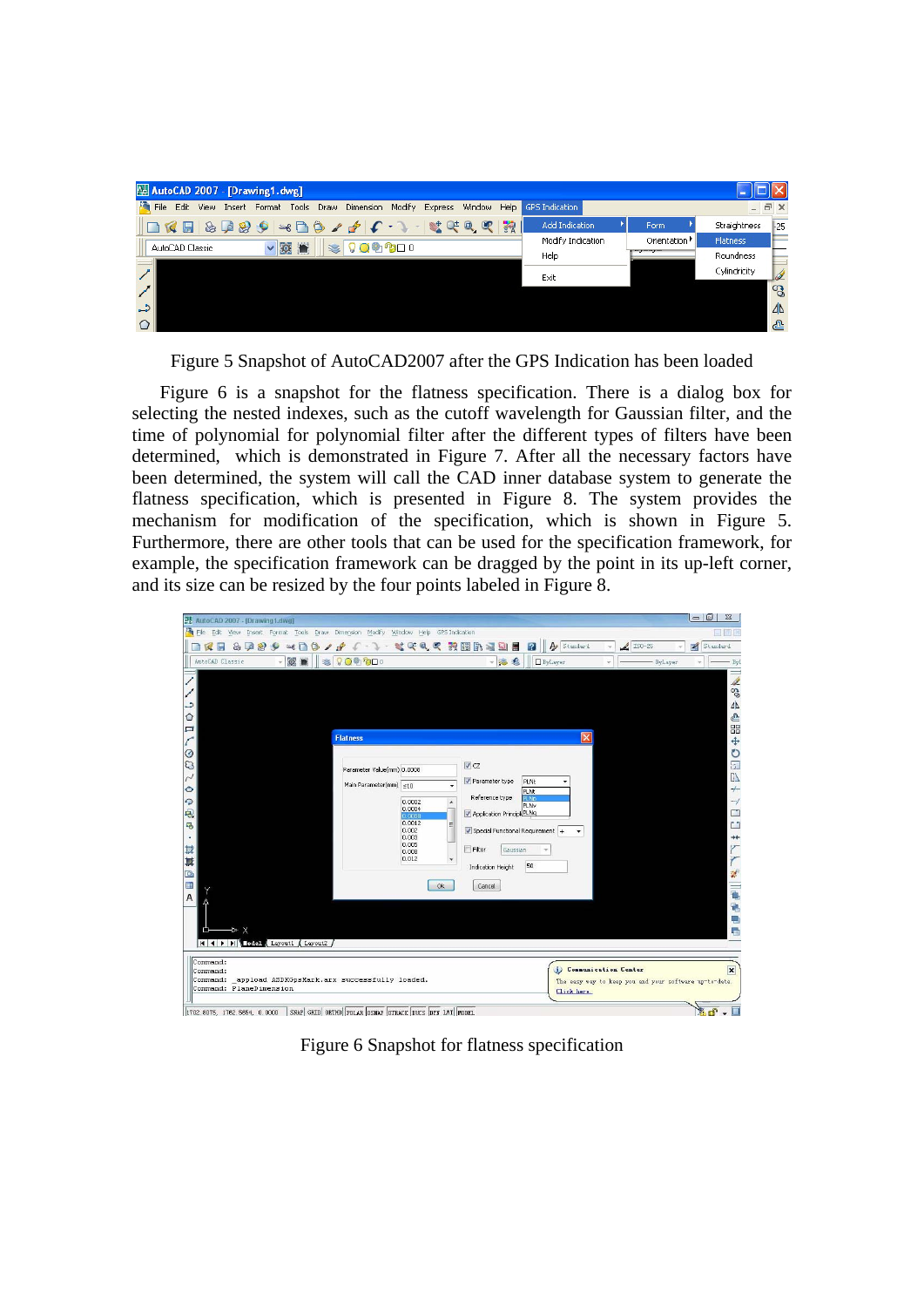| AutoCAD 2007 - [Drawing1.dwg]                                                                                                                                                                    |                                                                                                                                                                                    |                                                                                                                                                                                                                                                                                           | $  \sigma $ $\times$                                                                                                                                                                                      |
|--------------------------------------------------------------------------------------------------------------------------------------------------------------------------------------------------|------------------------------------------------------------------------------------------------------------------------------------------------------------------------------------|-------------------------------------------------------------------------------------------------------------------------------------------------------------------------------------------------------------------------------------------------------------------------------------------|-----------------------------------------------------------------------------------------------------------------------------------------------------------------------------------------------------------|
| File Edit View Insert Format Tools Draw Dimension Modify Window Help GPS Indication                                                                                                              |                                                                                                                                                                                    |                                                                                                                                                                                                                                                                                           | 口同区                                                                                                                                                                                                       |
| 国民民                                                                                                                                                                                              |                                                                                                                                                                                    |                                                                                                                                                                                                                                                                                           | $\frac{2}{\sqrt{2}}$ ISO-25<br>Standard                                                                                                                                                                   |
| <b>NK &amp; COOOO</b><br>AutoCAD Classic<br>v                                                                                                                                                    |                                                                                                                                                                                    | 一路卷<br><b>D</b> ByLayer                                                                                                                                                                                                                                                                   | - ByLayer<br>$- ByI$                                                                                                                                                                                      |
| Ó<br>Π<br>$\odot$<br>C<br>$\sim$<br>$\circ$<br>$\Omega$<br>4<br>马<br>尊其<br>$\circ$<br>Œ<br>Y<br>A<br>4<br>$\triangleright$ X<br>o<br><b>Example 1 &amp; Fooded &amp; Layout1 &amp; Layout2 /</b> | <b>Flatness</b><br>Parameter Value(mm) 0.0012<br>Main Parameter(mm) ≤10<br>0.0002<br>×<br>0.0004<br>0.0008<br>0.0012<br>0.002<br>0.003<br>0.005<br>0.008<br>0.012<br>$\mathsf{Ok}$ | V <sub>C</sub><br>Parameter type<br><b>PLNt</b><br>Reference type<br>MZPL<br>٠<br>$\triangledown$<br><b>Please choose the Filter Parameter</b><br>$\overline{\mathbf{v}}$<br>Filter Parameter:<br>V<br>Low limit $0.08$ $\sim$<br>Up limit 183<br>0.08<br>0.25<br><b>Ok</b><br>0.8<br>2.5 | Í<br>್ಡಿ<br>$\Delta$<br>$+EB$<br>$\circ$<br>$\boxed{a}$<br>$\Box$<br>$-/-$<br>$-\gamma$<br>$\Box$<br>$\mathbf{x}$<br>$\Box$<br>$+$<br>r<br>r<br>$\mathbb{R}^2$<br>$\overline{\phantom{a}}$<br>亀<br>昼<br>e |
| Command:<br>Command:<br>Command: appload ASDKGpsMark.arx successfully loaded.<br>Command: PlaneDimension                                                                                         |                                                                                                                                                                                    |                                                                                                                                                                                                                                                                                           | $\epsilon$                                                                                                                                                                                                |
| 2155.2084, 1762.5654, 0.0000                                                                                                                                                                     | SMAP GRID ORTHO POLAR OSMAP OTRACK DUCS DYN LWT MODEL                                                                                                                              |                                                                                                                                                                                                                                                                                           | <b>Second</b><br>$\cdot$                                                                                                                                                                                  |

Figure 7 Snapshot for the specification for nested indexes of Gaussian filter



Figure 8 Snapshot for complete flatness specification in the drawing

## **5. Conclusion**

ISO 1101 is the standard for geometrical tolerance specification. But it is not enough. The series standards ISO/TS 12180,12181,12780,12781 for form specification provide a